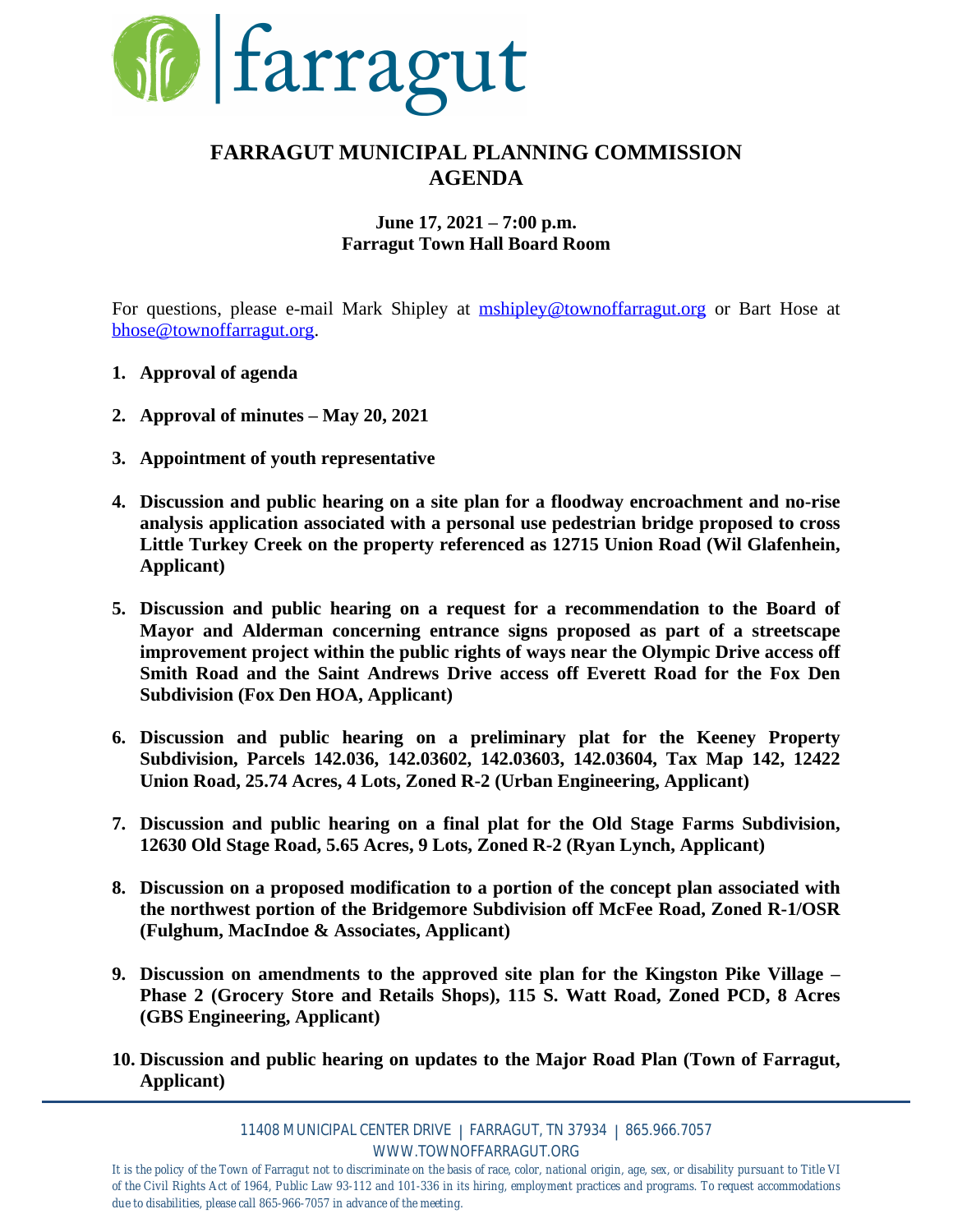# **11. Approval of utilities**

### **12. Citizen Forum**